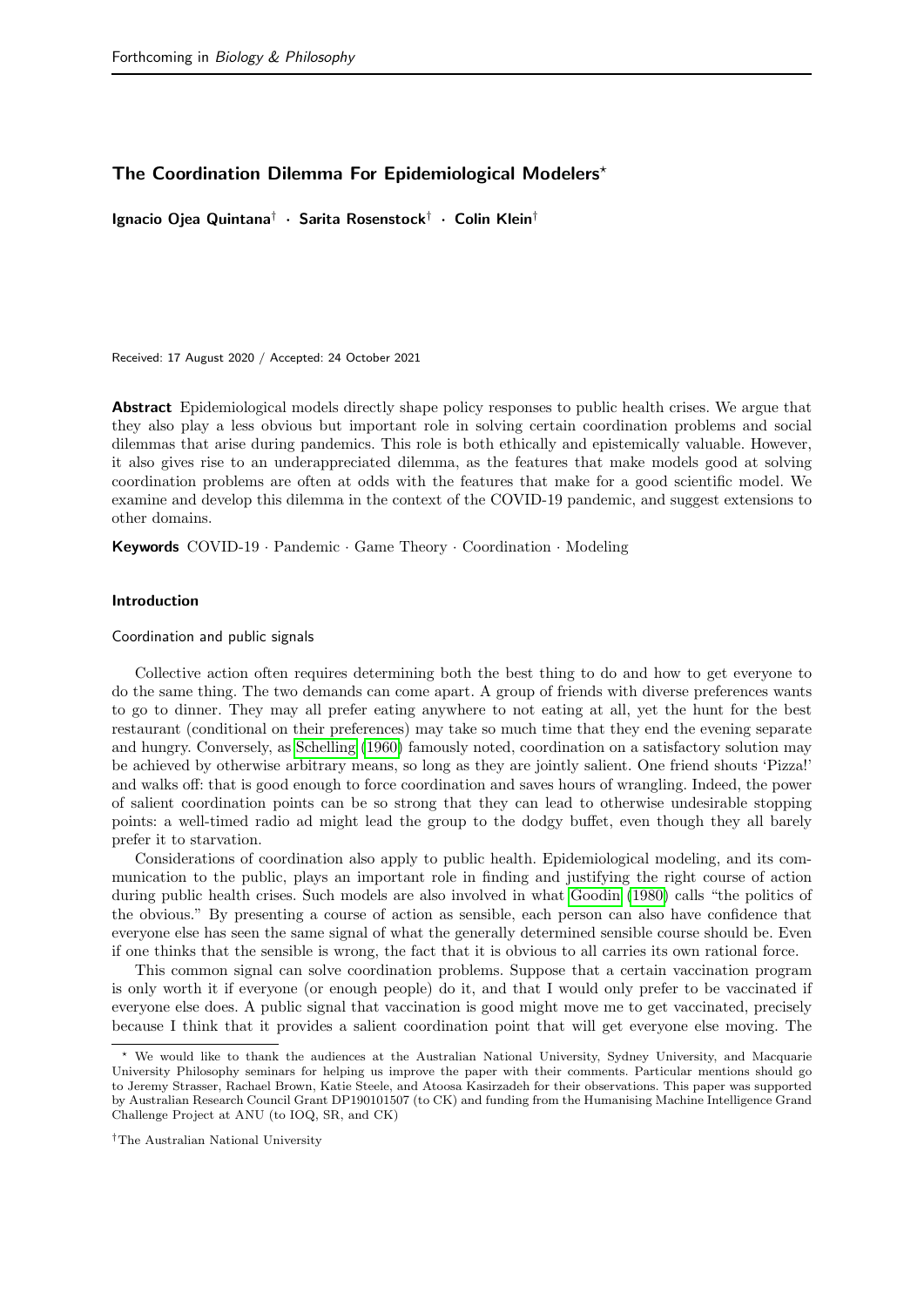converse can happen as well. A botched ad campaign might lead me to believe that people will be unconvinced, and so fail to get vaccinated, which it turn lowers my willingness to do—even if this is not what I would prefer all things considered.

#### The Coordination Dilemma

These dynamics can lead to an underappreciated dilemma faced by epidemiological modelers, one that derives from the role of models in communicating policy choices. As the dilemma became particularly acute at several points during the COVID-19 pandemic, we use it as a case study.

A coordination dilemma arises because the public communication of epidemiological models also solves certain kinds of coordination problems. Many pandemic responses require everyone to do the same thing; even the sub-par coordinated outcomes are often better than the best uncoordinated ones. Yet insofar as particular models are made public at all, that coordination function becomes obligatory: by providing salient coordination points, modelers should expect that what they do will promote or undermine coordination. Given that, modelers face a dilemma: scientific fidelity may require caution and care, but coordination requires a strong signal. So good modeling may make for bad outcomes, and vice versa. Note that 'public' here is a matter of availability rather than intention: as we discuss in the final section, the dilemma becomes more acute the more studies are (e.g.) shared on social media.

To illustrate the dilemma, consider a real life example. In March 2020, the Imperial College London made public a [report](https://www.imperial.ac.uk/mrc-global-infectious-disease-analysis/covid-19/report-9-impact-of-npis-on-covid-19/) in which they argued that

. . . optimal mitigation policies (combining home isolation of suspect cases, home quarantine of those living in the same household as suspect cases, and social distancing of the elderly and others at most risk of severe disease) might reduce peak healthcare demand by 2/3 and deaths by half.

Their arguments were based on several modeling and simulation assumptions, yet it had a significant public impact both in the general public and the policy makers. Ten days after this first report, a group of academics at Oxford published an article Lourenço et al. [\(2020\)](#page-11-2) using similar modeling techniques. Among many nuanced points, the report claimed that there were already "significant levels of herd immunity in both countries."

On the face of it, the two reports were in conflict. One suggested the need for strong public health responses, the other suggested that these would be unnecessary. This is an ordinary, and often unremarkable feature of scientific modeling in uncertain domains: good models disagree, and it can take time to sort out the right answer. Yet this made the public signal about how people should behave, and could expect others to behave, much more obscure. People reading the two reports, even if they were convinced that one was correct, could not have confidence that collective action would ensue.

A coordination dilemma arises when the demand to do good science creates conflicts with the role that the scientific outputs play for coordinating our actions.

### The Plan

The goal of this paper is to articulate this coordination dilemma, formalize it to show the connection to classic coordination problems studied in other domains, and suggest specific conditions under which it arises. The astute reader will note that that list does not contain anything about solutions to the dilemma once it arises. The benefit of formalization is to show that this is really a dilemma. The best we can hope for is to avoid the dilemma in the first place. We therefore conclude with reflections on how one might avoid the coordination dilemma when it might otherwise arise.

## Distinguishing the dilemma

We begin by distinguishing the coordination dilemma from what we call the standard dilemma of policy-relevant science.

Philosophers concerned with the role of science in policy decisions often do so in terms of inductive risk. As [Rudner](#page-11-3) [\(1953\)](#page-11-3) puts it, "How sure we need to be before we accept a hypothesis will depend on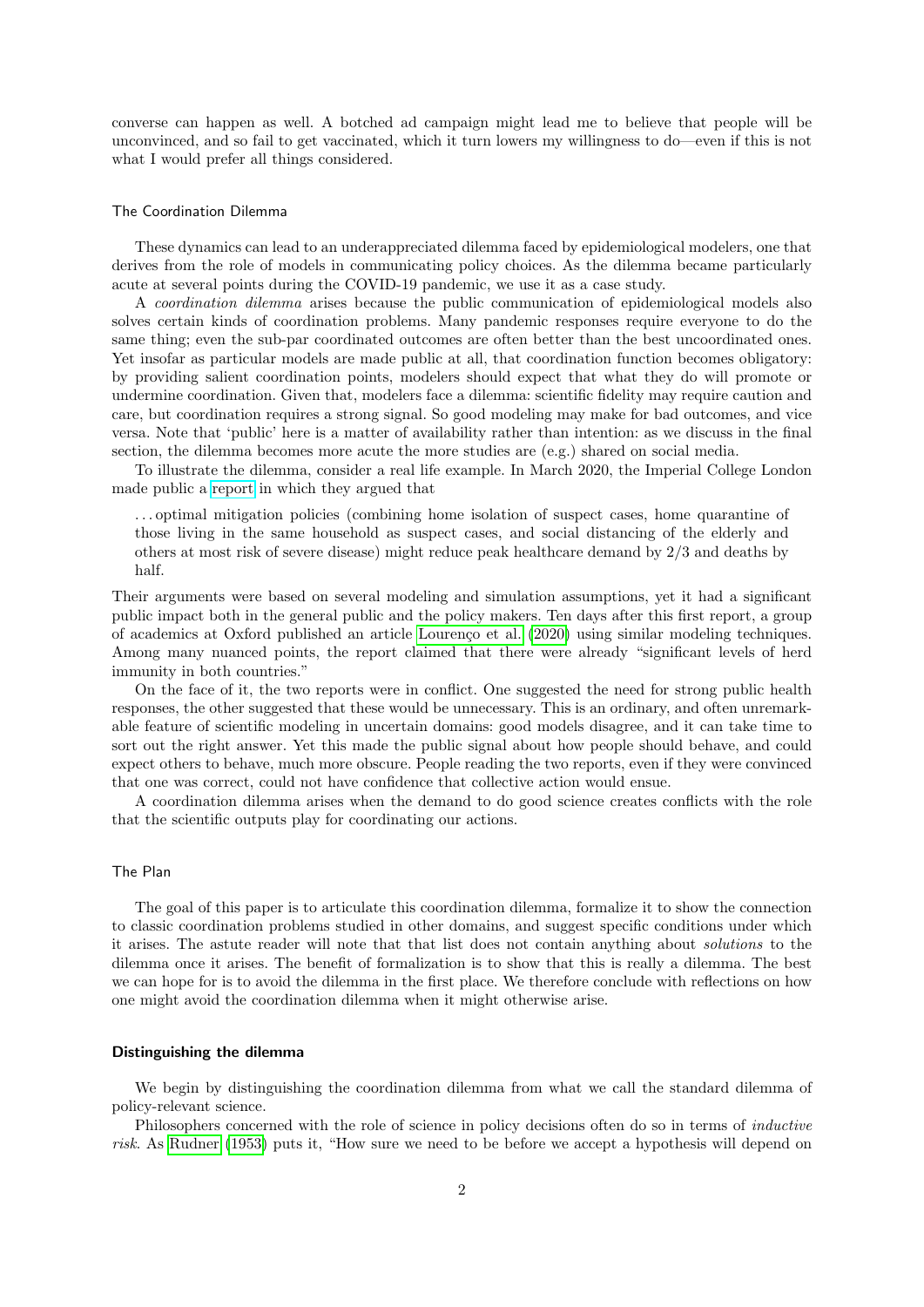how serious a mistake would be". No matter how good your evidence is, any scientific conclusion will leave *some* room for error. The risks associated with potential errors are compounded by the weight given to scientific judgments in public policy [\(Douglas, 2009\)](#page-11-4).

The lens of inductive risk frames the normative responsibilities of scientists in terms of the veracity of the contents of their claims. This involves balancing certainty of scientific conclusion with the urgency of action, in light of expectations of what would happen if the conclusion is or is not correct. It also may involve effectively communicating the strength of evidence and degree of uncertainty. In contrast, the coordination dilemma is somewhat orthogonal to the question of whether we come to the 'right' conclusions about how the world is. It is neither necessary nor sufficient to resolve the coordination dilemma for us to be 'right'. As in the case of friends deliberating on where to go for dinner, our chances of correctly identifying the optimal path forward are slim, and our ability to benefit from any choice is tied to our ability to promptly achieve some sort of consensus.

Work on *science communication* looks beyond the truth conditions of scientific claims and considers their material presentations as rhetorical acts. This literature considers how non-factive features of science communications such as framing, curation, and timing, impact how the scientific results are attended to, comprehended, and used to motivate action by individuals and policy-makers [\(Medvecky and Leach,](#page-11-5) [2019\)](#page-11-5).

While more suited to our purposes, this literature still tends to frame the normative role of science communicators as concerning the epistemic and behavioral effects of science communications on individual consumers of those artifacts. Understanding the coordination dilemma requires more than just considering how an individual interacts with a scientific output. It also requires considering how collections of individuals conceptualize and interact with one another with respect to those outputs. We will be concerned with cases where an individual on their own would behave differently than an individual who knows that they are part of a group.

The line between science and science communication is not sharp. The increasing tendency of scientists and modelers to publish works in progress on sites like arXiv, and communicate directly with the public on social media is exacerbated by the public's need and demand for COVID-19 research and information, and renders more and more of scientific activity as acts of public communication. We thus do not attempt to draw a distinction, but only refer to the aggregate outputs of scientific work.

For the coordination dilemma to occur, these outputs must be understood (implicitly or explicitly) as supporting an argument for bringing about a particular state of affairs that can only be achieved by the cooperation of individuals. To express the dilemma, we draw a distinction between first- and second-order contents of the scientific outputs.

The first-order content is the (implicit or explicit) argument itself. Considering it requires a straightforward evaluation of the validity of the argument. For a layperson, may largely be a question of rhetoric, or how convincing the argument is to them. It can be made arbitrarily more sophisticated, however, by roping in tools from epistemology and philosophy of science to assess the strength of evidence, as well as considerations of epistemic risk.

The first-order content alone suffices to understand what we call the *standard dilemma* of policyrelevant science. This dilemma occurs when the norms of good scientific practice conflict with the rhetorical efficacy of the first-order message. Good scientific practice (including modeling work) requires a cautious appraisal of alternatives, the quantification of uncertainty, and the presentation of multiple points of view. Yet uncertainty, ambiguity, and multiplicity undermines the rhetorical punch of the first order message. Conversely, strong, overly simple, crude modeling can make be more rhetorically effective, even though that might undermine the scientific justification motivating the first-order signal itself.

Of course, even outside of the public eye, scientists already have to make various trade-offs among purely scientific virtues. These include balancing the explanatory benefits of simple, general models with the richer, possibly more accurate picture they might get from adding more complexity to their models. Considerations of rhetorical strength bring about a meaningfully different trade-off, which need not align with that of the scientist. Perception that models are overly simplified may lead people to expect others to discredit them as unrealistic. And conversely, models that are complex enough to muddy the causal narrative may also weaken its persuasiveness.

The standard dilemma is related to but distinct from the focus of our paper, the coordination dilemma, which involves considering what we call second-order content as well. The *second-order* content concerns whether and how the first-order content can serve as a salient coordination point. One might find modeling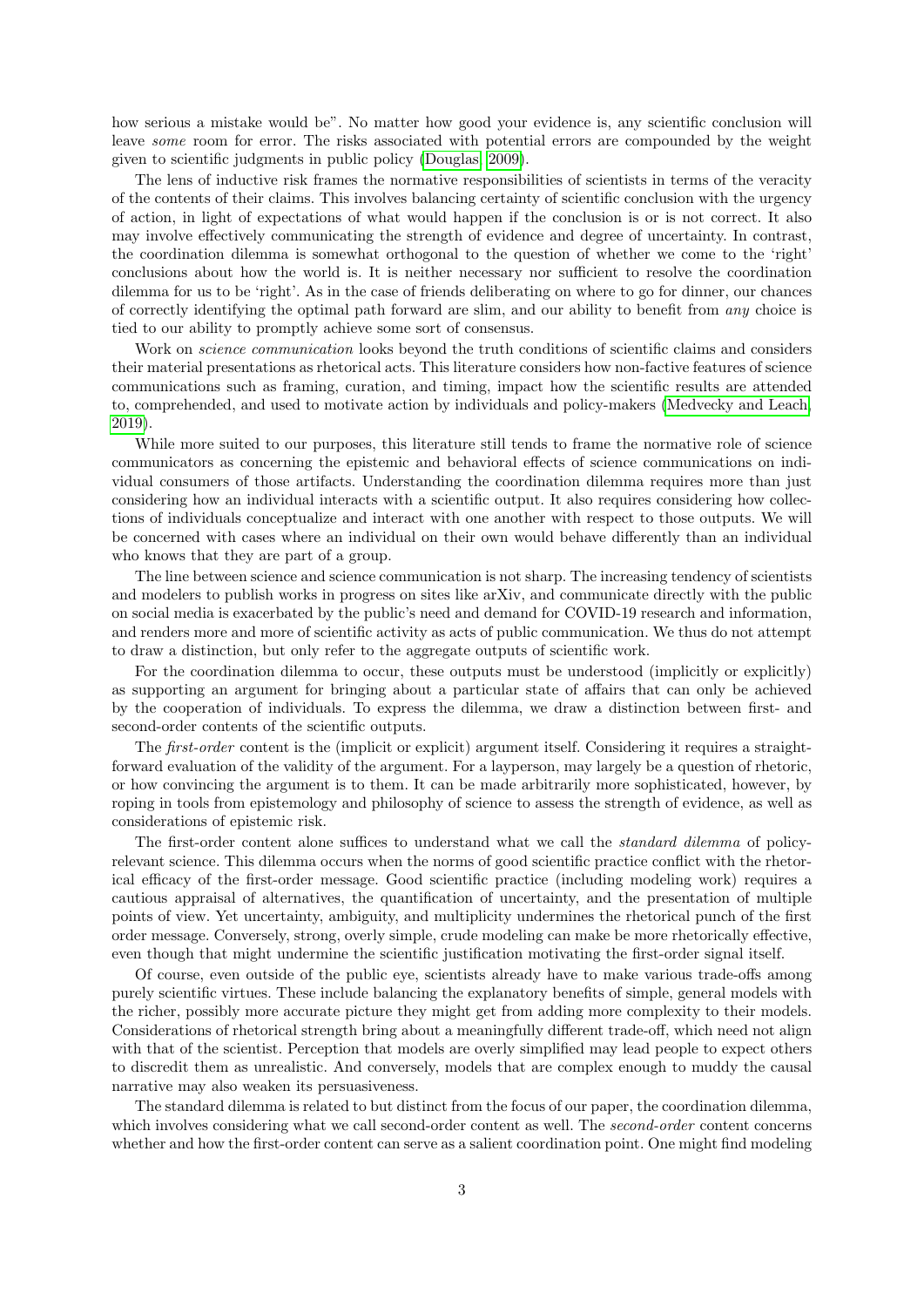results about the efficacy of social distancing compelling, but nonetheless doubt that their peers will find it similarly compelling, thus rendering the modeling results inapplicable to their situation.

The *coordination dilemma* arises when the norms that govern the scientific practices generating firstorder content conflict with the coordination role played by the second-order content. That is, even once we have solved the standard dilemma and enacted best practices for generating first order content reliable scientific advice presented as compellingly as possible without sacrificing rigor—the result may still fall short of what is needed for scientific messaging to serve as a touchstone for coordination.

This is because attempting to address the standard dilemma without considering second order content may leave out key features of the social context in which the scientific message is translated into action. A common refrain regarding the standard dilemma, for example, is to promote better scientific literacy in the public. If an individual has internalized the norms of good scientific arguments, then what they find rhetorically compelling will be more closely aligned with the outputs of good scientific practice. But unless "scientific literacy" is achieved universally simultaneously, the coordination-dilemma still looms. Scientific literacy may even make an individual more sensitive to second-order concerns. The more critically one examines the assumptions underlying a scientific inference, the more weak spots they will inevitably find where they may worry that public doubts will fester.

Conflicting values can also undermine the second-order message. If I think that mask mandates convey a socialist set of values that are incompatible with my rugged individualism, that is not yet a reason to think that the mandates are wrong, or even that I ought not to comply. But if I think that enough others share my values, and find a similar conflict with the assumptions of the first-order models, then I might reasonably think that enough people won't comply for compliance to be worth the costs.

Addressing the coordination dilemma likely requires intervening on cultural and interpersonal expectations, not merely individual values and epistemic standards. In this way, it is analogous to the electability dilemma for politicians—messaging that makes a politician appealing to an individual may conflict with messaging that convinces that individual that their appeal is widespread enough to merit support.

#### Models, Public Signals, and Games

The coordination dilemma arises when the demand to do good science creates conflicts with the second-order role that the scientific outputs play for coordinating our actions. With that in mind, we now turn to game theory to provide a more clear representation of the problem. On the one hand, this requires developing the type of scenarios that require collective coordination for their best response. We will consider coordination games and social dilemmas (with punishment) for their representation, and we will argue that pandemic response can be reasonably modeled this way. On the other hand, we need an understanding of the role that public signals have in those scenarios. For this we will make use of [Aumann](#page-11-6) [\(1987\)](#page-11-6) and the notions of correlated equilibria and correlating devices. The upshot of the section is putting both pieces together and showing that noisy public signals cannot secure the best outcomes. In particular, even if the first order recommendation is correct, if the second-order message is vague, agents might not comply with the recommendation.

A normal form game consists of

- (i) a set of players  $i = 1, 2, ..., n$ ;
- (ii) strategy/action sets  $S_1, S_2, ..., S_n$  for each player  $(S = S_1 \times S_2 \times ... \times S_n)$ ; and
- (iii) a payoff/utility function for each player  $i; u_i : S \to \mathbb{R}$ .

A mixed strategy for player  $i, \sigma_i \in \Delta(S_i)$ , is a probability distribution on  $S_i$ . Mixed strategies can be thought as each player having an independent randomizing device and defining their actions as conditional on the outcome of that device. This is not the canonical interpretation, but it helps in anticipating the notion of correlating device that we will use later to model public signals.

Solutions to games are strategy profiles with an equilibrium-like property. We can think of strategy profiles  $(\sigma_1, ..., \sigma_n)$  as having two components for each player i: (i) a (first-order) suggestion on what they should do ( $\sigma_i$ ), and (ii) a (second-order) expectation of what others will be doing ( $\sigma_{-i}$ ).

In general, a strategy profile will have an equilibrium-like property if (i) and (ii) are compatible with maximizing expected utility, namely if conditional on (ii) players would rather not deviate from (i). The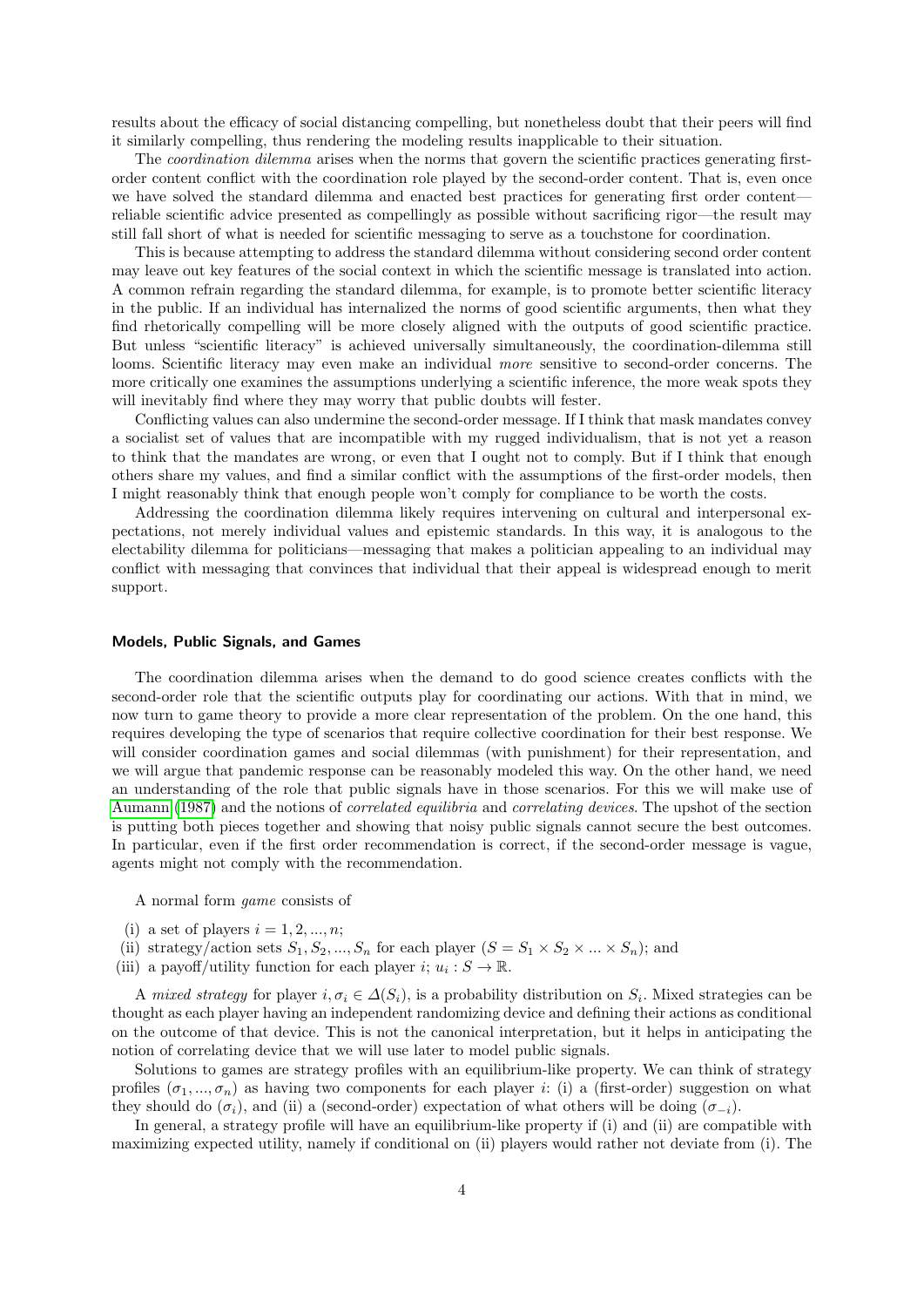best example of a way to have this property is the is Nash Equilibrium (NE). A (possibly mixed) strategy profile  $(\sigma_1, ..., \sigma_n)$  is a NE of G if for every i, and every  $s_i \in S_i$ :  $u_i(\sigma_i, \sigma_{-i}) \geq u_i(s_i, \sigma_{-i})$ . In the mixed strategy case, each player is *certain* about how others will act as a function of the outcome of their independent randomizing devices; and conditional on that, they would rather not deviate from their own strategy.

### Public Signals and Correlated Equilibria

By contending that epidemiological models serve the role of public signals we mean that in their prescriptive and informative role they (a) suggest a course of action for individuals, and (b) they give each individual an expectation on whether others will follow their course of action—i.e., how salient the solution is. This is a formalization of the distinction we developed before between a first-order and a second-order message.

In what follows, we conceive of the relevant "signals" to be any communicative artifact based on modeling work that is situated in an implicit or explicit argument for a particular course of action. We argue that such public signals can be conceived as correlating devices that can be useful in coordinating collective action. This work builds on the notion of correlated equilibria from [Aumann](#page-11-6) [\(1987\)](#page-11-6).

Before introducing the concept formally, let us build on our original example a group of friends coordinating on a restaurant. Suppose there are six friends with diverse preferences, so that each friend has a distinct preferred restaurant and gets the best reward if they all go there, a second best reward if they go together to another restaurant, a third where they go to their favorite restaurant but not together, and zero payoff if not only they fail to coordinate but also ends up in a non-preferred spot. One reasonable solution for them is to use a (shared) fair die as a correlating mechanism, and publicly commit to go to the restaurant associated the outcome of the die. After observing the outcome of the die, and assuming others will fulfill their commitments, they each expect with certainty all others to go to its associated restaurant, and on that expectation they would rather comply with their own commitment. This is a correlated equilibrium.

But suppose now that the correlating device is noisy. Although the outcome of the die is visible to all, imagine that the strategy they committed to was not publicly announced. So each agent made a commitment (the same as before) and can observe the outcome, but they are uncertain about the commitments of others. Given this uncertainty, individuals cannot reasonably expect successful coordination, and might prefer to go to their favorite place alone regardless of their personal promise. In that case this strategy profile is not a correlated equilibrium.<sup>[1](#page-4-0)</sup>

Scenarios like our example of the group of friends can be easily formalized with these tools.<sup>[2](#page-4-1)</sup> Correlated equilibria are conceptually rich. In his seminal paper [Aumann](#page-11-6) [\(1987\)](#page-11-6) shows that under the assumption of common priors, if all players are Bayes rational (i.e. they maximize expected utility conditionalizing on the information), the resulting strategy tuple will be a correlated equilibrium. Furthermore, correlated equilibria are the more general equilibrium concept in game theory, with other notions like Nash, evolutionary stable, sub-game perfect, etc. being refinements. More relevant to our purposes here, correlated equilibria have been proposed to model conventions [\(Vanderschraaf, 1995\)](#page-11-7), and more broadly the emergence and evolution of social norms (Morsky and Akcay, 2019) and other social devices [\(Skyrms,](#page-11-9) [2014\)](#page-11-9). Correlating mechanisms provide a clean formalization of [Schelling](#page-11-0) [\(1960\)](#page-11-0)'s notion of focal point and [Lewis](#page-11-10) [\(1969\)](#page-11-10)'s idea of salience. We use these notions to model public signaling.

Public signaling is a well understood mechanism to secure success in coordination (and other) games [\(Skyrms, 2010\)](#page-11-11). For our purposes here, a public signal corresponds to a profile of correlated strategies

$$
\sum_{\omega \in \Omega} u_i(f_i(\omega), f_{-i}(\omega))p(\omega) \ge \sum_{\omega \in \Omega} u_i(g_i(\omega), f_{-i}(\omega))p(\omega).
$$

<span id="page-4-0"></span>Formally: A correlating mechanism is a triple  $(\Omega, \{H_i\}, p)$  where  $\Omega$  is a set of states, p a probability distribution on  $\Omega$ , and for each player i,  $\{H_i\}$  is an information partition of  $\Omega$ . A correlated strategy for a player i is a function  $f_i: \Omega \to S_i$ , that is measurable with respect to  $\{H_i\}$  (i.e. it assigns the same action to elements of the same partition component). A strategy profile  $(f_1, ..., f_n)$  is a *correlated equilibrium* relative to mechanism  $(\Omega, \{H_i\}, p)$  if for every i and correlated strategy  $g_i$ ,

<span id="page-4-1"></span><sup>&</sup>lt;sup>2</sup> In the equilibrium case,  $\Omega = \{1, 2, 3, 4, 5, 6\}$ , p is uniform,  $H_i$  is the finest partition for all i, and  $f_i : n \mapsto i$  denotes that person  $i$  goes to restaurant n. The non-equilibrium case we can an model it using a *direct mechanism* in which  $\Omega = S = S_1 \times S_2 \times ... \times S_6$ , p is uniform, and  $S_i = \{1, 2, 3, 4, 5, 6\}$  and  $H_i = \{s' \in S : s'_i = s_i\}$  for all i.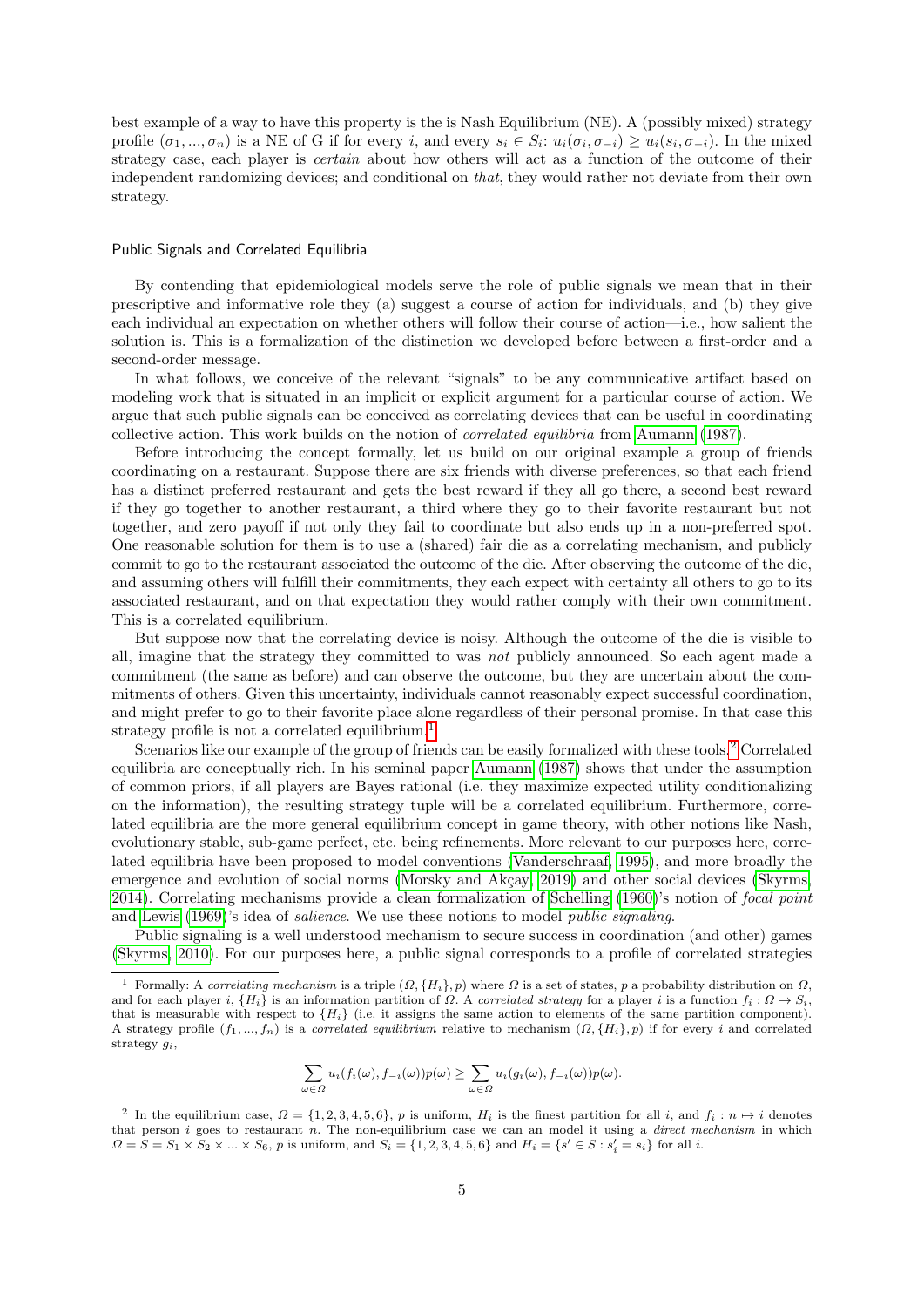relative to a mechanism. In other words, it both recommends an action to players (i.e. the first-order message) and gives them an expectation of what the other players will end up doing (the second-order message) relative to a correlating mechanism. For example, if by surveying academic modeling of the COVID-19 contagion, social distancing is consistently recommended for everyone, then our player takes it as a suggestion but also expects most people to comply.

There are many ways in which public signals help coordination. Most obviously, public signals make some actions more *salient* and therefore more appealing to players. Salience can often be sufficient to break ties when there are multiple good equilibria [\(Schelling, 1960\)](#page-11-0). Even if coordination is enforced by punishment, effective communication of the threat of punishment is an important part of the scenario.

In this section we begin by modeling pandemic response as a coordination game. We proceed to demonstrate how the situation becomes more challenging when it instead takes the form of a social dilemma. For both cases, we show how noisy public signaling can be detrimental to obtaining the best response.

#### Public Signaling in a Coordination Problem

We argued that some circumstances lead to tensions between the kind of broader scientific demands that constrain (epidemic) modeling and the role that those models play in public signaling. In the next sections we will present two natural strategic representations of those circumstances, coordination games and social dilemmas, and show how a (possibly scientifically accurate) signal might fail to become a successful coordination point if its second order message is not clear.

## Coordination Games

In *coordination games* the central problem is to settle on one of the many distinct Nash equilibria in the game. While there is a wide class of interesting coordination games, we focus here on the Stag Hunt (SH), as it is relatively simple to present and analyze.

In a stag hunt, two players each have the option of hunting either a stag or a hare. The stag offers more food, but is a riskier choice since it will be much more difficult to hunt if the other player does not chose to pursue it as well. This situation is presented formally in table [1.](#page-5-0)

|                       | Stag | Hare |             | Stag   | Hare |
|-----------------------|------|------|-------------|--------|------|
| $_{\rm Stag}$         |      | D    | Stag        |        | ಲ    |
| $\operatorname{Hare}$ |      |      | $\rm H$ are | ∍<br>ಀ |      |

<span id="page-5-0"></span>**Table 1** Symmetric Coordination Game or Stag Hunt:  $A > B \ge D > C$ . The entries in each row and column correspond to the pay-offs for the "Row" player and "Column" player respectively.

SH can be generalized by, e.g, increasing the number of players or by grading the levels of cooperation between Stag and Hare. SH has three Nash Equilibria: two pure ones and a perfectly mixed strategy for each player with payoff  $2\frac{1}{2}$  for each. Important for our purposes, (Hare, Hare) risk dominates (Stag, Stag), a property explored by [Harsanyi and Selten](#page-11-12) [\(1988\)](#page-11-12). Risk dominant profiles are attractors in some dynamics like the replicator dynamics; but our target interpretation is one concerning uncertainty. The intuition behind risk dominance is that it is safer for each player to play 'Hare', if they are uncertain about what the other player will do.[3](#page-5-1) Hence in the face of uncertainty about what others will do, the problem of coordination games is that players might end up in a sub-optimal equilibrium. As the reader might expect, these are the kinds of situations that emerge if public signals are not sufficiently strong.

#### Pandemic response as a Coordination Problem

We contend that the practice of "social distancing" as a response to the COVID-19 pandemic admits a strategic representation either as a coordination game or as a social dilemma. In both cases the use of idealized models can serve strategic purposes that go beyond their scientific and explanatory reach.

<span id="page-5-1"></span><sup>&</sup>lt;sup>3</sup> Suppose Row expects Column to play Stag with probability  $p = 0.4$ , then their expected payoff for hunting the stag is  $E(\text{Stag}) = 0.4 \cdot 4 + 0.6 \cdot 1 = 2.2$ , while their expected payoff for hunting the hare is  $E(\text{Hare}) = 2.4$ .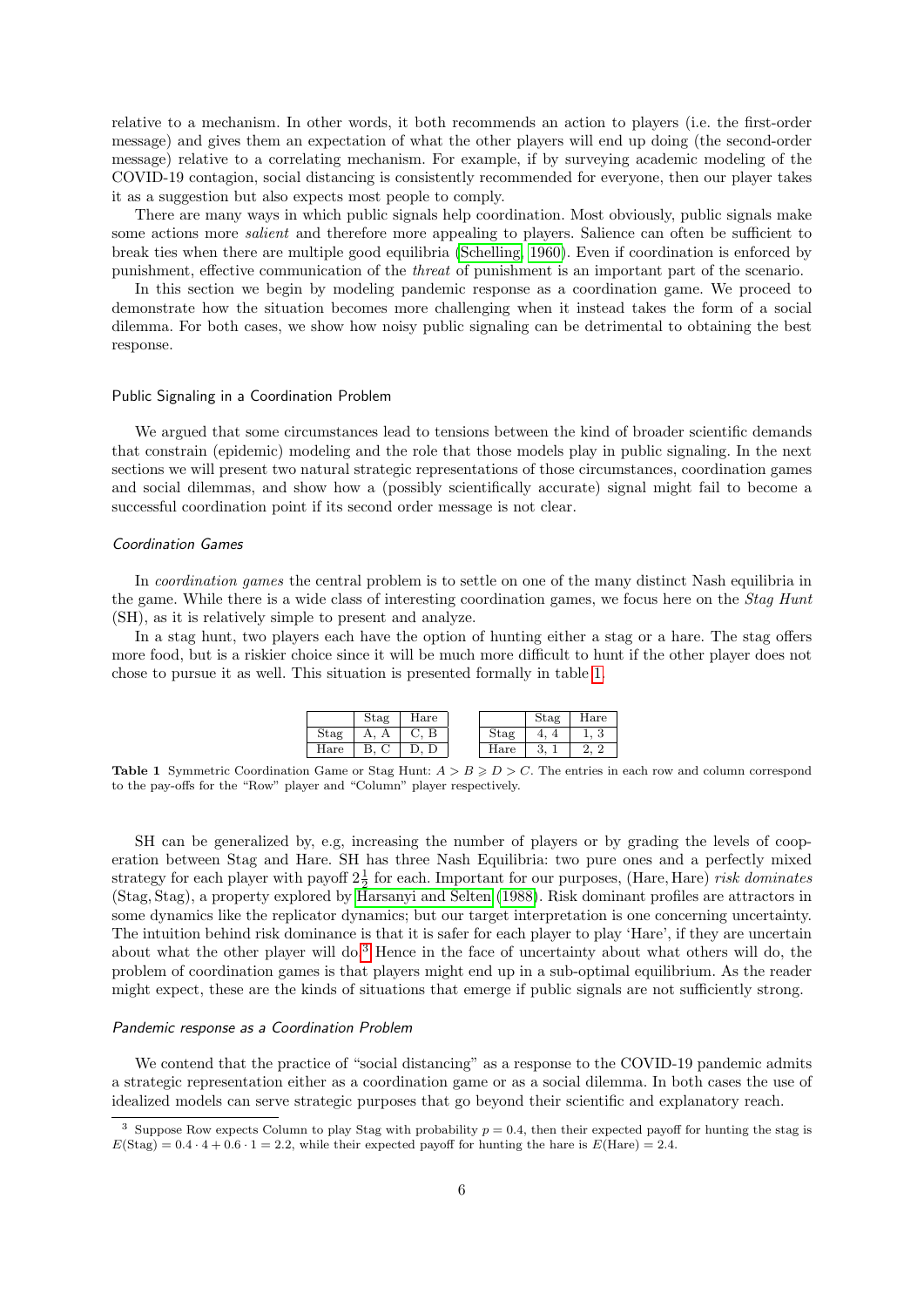"Social distancing" refers to a collection of strategies used by individuals to limit exposure during a pandemic. We use it in a broad sense to include specific actions like physical distancing or wearing surgical masks, as well as strategies that involve limiting the connectivity of social graphs by avoiding symptomatic patients or avoiding most contacts altogether. Behavioral influences on pandemics have long been known, but the past twenty years have seen a concerted effort to model their effects [\(Funk](#page-11-13) [et al., 2010\)](#page-11-13). Importantly, in much of this literature it is assumed that social distancing can be driven by entirely bottom-up factors: rumors about the spread of a disease in a local community can be sufficient to get people to begin social distancing, for example [\(Funk et al., 2009\)](#page-11-14).

That individuals should and do avoid contacts with the obviously symptomatic is unsurprising. However, large-scale epidemics with asymptomatic transmission and widespread community spread, more proactive and more serious social distancing is necessary to slow the spread of the outbreak. We assume that agents have a choice between distancing or continuing to engage in social activities. We also assume that social distancing brings with it some cost—the loss of ordinary social contacts and activities is a burden.

There are two focal strategy profiles in social distancing: either a sufficient number of people do it or nobody does it. We assume, following [Reluga](#page-11-15) [\(2010\)](#page-11-15)'s game-theoretic modeling of social distancing, that social distancing bears some costs "in terms of liberty, social capital, time, convenience, and money," Any middle-ground would fail to effectively reduce the spread of contagion significantly, which would lead individuals to abandon the costs of social distancing.[4](#page-6-0) These focal profiles can be seen as either both equilibria in a coordination problem, or as a social dilemma, depending on how we conceive of the payoffs in the case where everyone distances.

### Public Signaling in a Coordination Problem

Consider first the case in which widespread social distancing is an effective means to control pandemics, and that every individual is better off in this scenario. This means that an equilibrium in which the great majority of individuals observes distancing has individually and collectively higher payoff than one in which (almost) no one does. Everyone would be better off if we managed to hold the social distancing policy for a few months and avoid the death of tens of thousands of vulnerable individuals. Considered as such, the question of social distancing resembles games like stag hunt, with a payoff dominant equilibrium if nearly everyone distances.

It would be naïve to neglect the alternative profile. The equilibrium in which almost no one practices social distancing seems to be risk dominant [\(Harsanyi and Selten, 1988\)](#page-11-12), in the same way as 'Hare' was risk dominant before. If an individual expects others to continue to socialize, then they might have an incentive to socialize too. It does not make much sense to continue to distance while others do not do so; staring at a neighbor's party from a solitary balcony is not fun. If everything is fine, then visiting your friend poses no threat to anyone. On a more strategic level, competing business and competing nations might feel pressure to relax distancing if they observe their neighbors not doing so. Consider the replicator dynamics, where the number of initial hare-hunters necessary to generate a cascade of defection (i.e. other hare-hunters) depends on the distance between A and C. With the current values  $(A - C = 4 - 3 = 1)$  it is enough to have  $> \frac{1}{2}$  of the population, with value  $A - C = 0.5$  it is sufficient to have  $> \frac{1}{3}$ . In other words, it can sometimes take a minority of hare-hunters to initiate a cascade of hare-hunters. The hare-hunting equilibrium is an attractor.

Let us return to *Stag Hunt* and briefly consider how signaling operates as a correlating devices there.

<span id="page-6-1"></span>

|              | $\mathcal{L}$ istance | Not-Distance |              | Distance | Not-Distance |
|--------------|-----------------------|--------------|--------------|----------|--------------|
| Distance     |                       | ⊥. ⊍         | Distance     | $n_{1}$  | $p_2$        |
| Not-Distance |                       | - 67         | Not-Distance | $p_3$    | $p_4$        |

Table 2 Left: Stag hunt - Symmetric Coordination Game Form. Right: Correlating Mechanism distributions.

<span id="page-6-0"></span><sup>4</sup> [Reluga](#page-11-15) [\(2010\)](#page-11-15)'s model shows that the threshold for 'sufficiently many' depends on both the basic reproductive number  $R_0$  and the overall efficiency m of social distancing; see esp. figures 4 and 5 of his [\(2010\)](#page-11-15). The perceived best strategy also depends on expectations about time to future vaccination availability—another realm in which the modeler's dilemma may become relevant.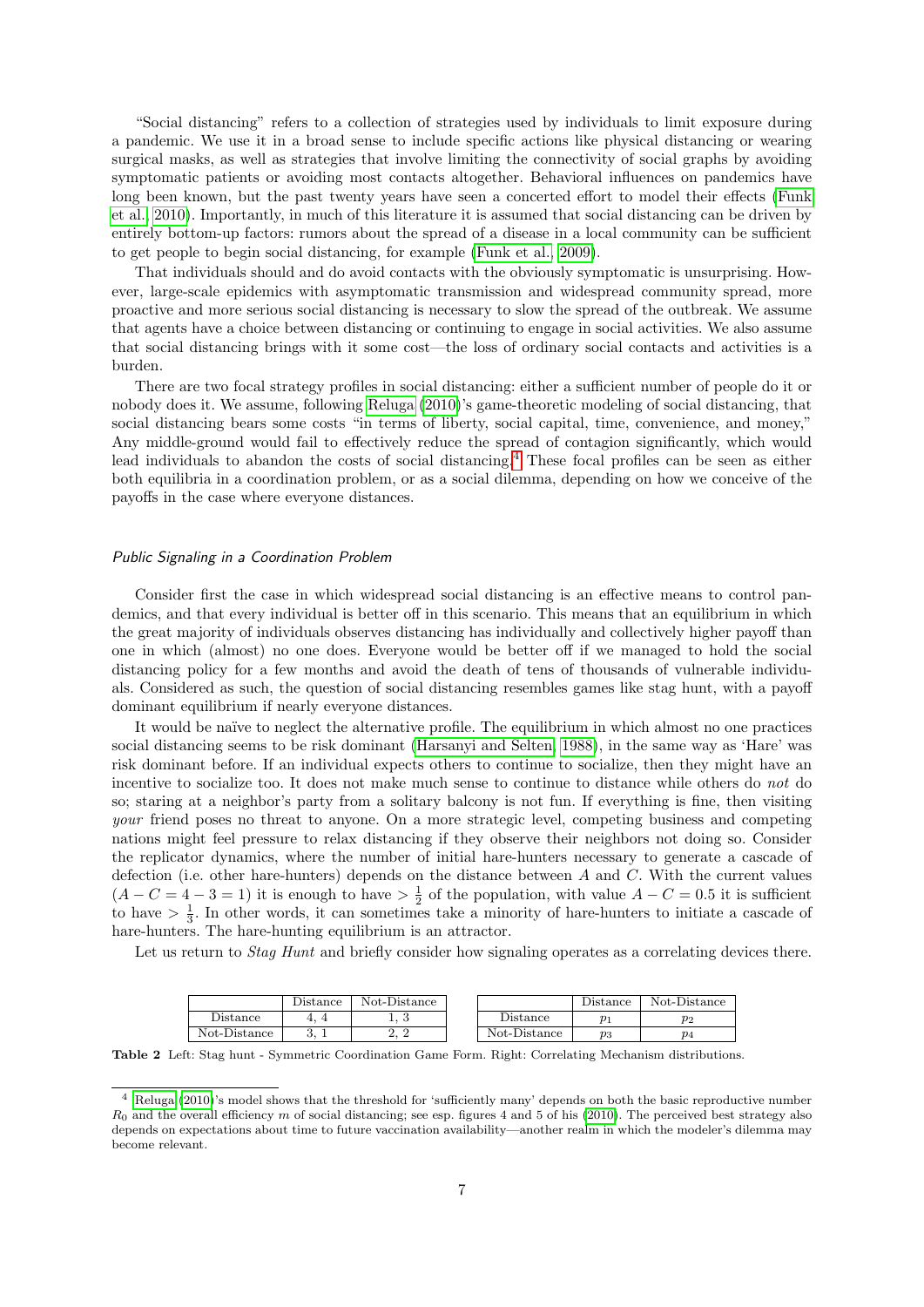To study correlating equilibria it is sufficient to consider direct mechanisms in which  $\Omega = S = S_1 \times S_2$ ,  $S_i = \{\text{Distance}, \text{Not-Distance}\}\$ and  $H_i = \{s' \in S : s'_i = s_i\}$  for both Row and Column, and p is given by  $p_1$  to  $p_4$  ( $\sum p_i = 1$ ). For simplicity and to preserve symmetry assume  $p_2 = p_3 = p^*$ , which in this setup just means that everyone shares the same prior expectations that others will not distance if they distance (or distance if they do not distance).

Consider a nuanced epidemiological model which, while stating the limitations of the study that motivates it, provides a clear first-order directive that individuals should exercise social distance. Suppose also that you, the reader, find the suggestion sensitive and limitations stated an expression of honesty that do not debunk the central claim that social distancing is the best response to the pandemic. Yet you are uncertain about how that suggestion, with the study limitations, will be evaluated by other members of society. The second-order message is noisy. In our context this means that  $p^*$  is relatively large. If  $p^*$  is large enough, then the signal will not be a correlated equilibrium, and the more pressing the coordination problem, the *stronger* (less noisy) the signal needs to be in order for it to be strategically consistent.<sup>[5](#page-7-0)</sup>

These precise values do depend on the particular parameterization of the problem we proposed, but the main take-away that public signal uncertainty might lead to deviations from optimal coordination still hold. The upshot is that in behaving like public signals, epidemiological models can not expect the audience to (rationally) follow their suggestion if the second-order message is sufficiently noisy. But as explained before, reducing the noise of the second-order message might be in conflict with scientific modeling practices.

### Public Signaling in a Social Dilemma

### Social Dilemmas

Another type of scenario in which the coordination dilemma might emerge are *social dilemmas*. We will now briefly introduce them and discuss how pandemic response can be conceived as such.

Unlike *coordination games*, in which the issue is how to settle on one of several Nash equilibria, in social dilemmas all Nash equilibria are somewhat dissatisfying. Social dilemmas are characterized by the existence of some non-equilibrium strategy profile for which each individuals' payoff (or more weakly, aggregate welfare) is better than in any Nash equilibrium profile. The obvious and simplistic example is Prisoners Dilemma (PD), presented formally in table [3.](#page-7-1)

|              | Cooperate | $\operatorname{Defect}$ |                   | Cooperate                 | $\rm Defect$ |
|--------------|-----------|-------------------------|-------------------|---------------------------|--------------|
| Cooperate    | 11, 11    |                         | Cooperate         | $\upsilon$ , $\upsilon$   | 1.5, 3.5     |
| $\rm Defect$ | ں ،       | D<br>D                  | $\mathrm{Defect}$ | J.J.<br>$\pm \cdot \cdot$ | $\Omega$     |

<span id="page-7-1"></span>**Table 3** Prisoner's Dilemma: In general its only required that  $T > R > P > S$ , and sometimes also that  $2R > T + S$ .

In PD, each of two prisoner's has the option to either 'Cooperate' with the other and stay silent, or 'Defect' and incriminate their partner in exchange for a lighter sentence. Each is best off when they defect while their partner cooperates, but these strategy profiles are not NEs, as cooperators will be better offer switching to defection. Mutual cooperation is also not NEs, as each partner stands to benefit from unilaterally defecting.

Thus the only NE is mutual defection, despite being payoff-dominated by mutual cooperation. As with SH, PD can be generalized in many ways, still preserving the social dilemma properties mentioned before. For example, an *n*-person PD is one in which  $n$  individuals can choose whether to cooperate or defect. Their payoffs follow the PD distribution, but controlling by proportions.<sup>[6](#page-7-2)</sup> Given that  $T > R > P > S$  it is easy to show that general defection is the only Nash equilibrium. Another generalization of PD is the Public Goods (PG) game, in which agents have degrees of cooperation and defections. In PG, each agent has a budget and then can choose to invest as much as they want from that budget into the public pool, then the pool is increased by a certain factor  $(> 1)$  and less than the number of players), and equally

<span id="page-7-0"></span>For example, suppose that in the parameterization in Table [2,](#page-6-1) we changed  $B = 3$  to  $B = 3.5$  so that players have more of an incentive not to distance if others are. Then if  $p^* > \frac{2}{5}$  the public signal would not be a correlated equilibrium.

<span id="page-7-2"></span><sup>&</sup>lt;sup>6</sup> If m individuals cooperated and  $n - m$  defected, then each cooperator will get a payoff of  $(m - 1) * R + (n - m) * S$ and each defector will get  $m * T + (n - m - 1) * P$ .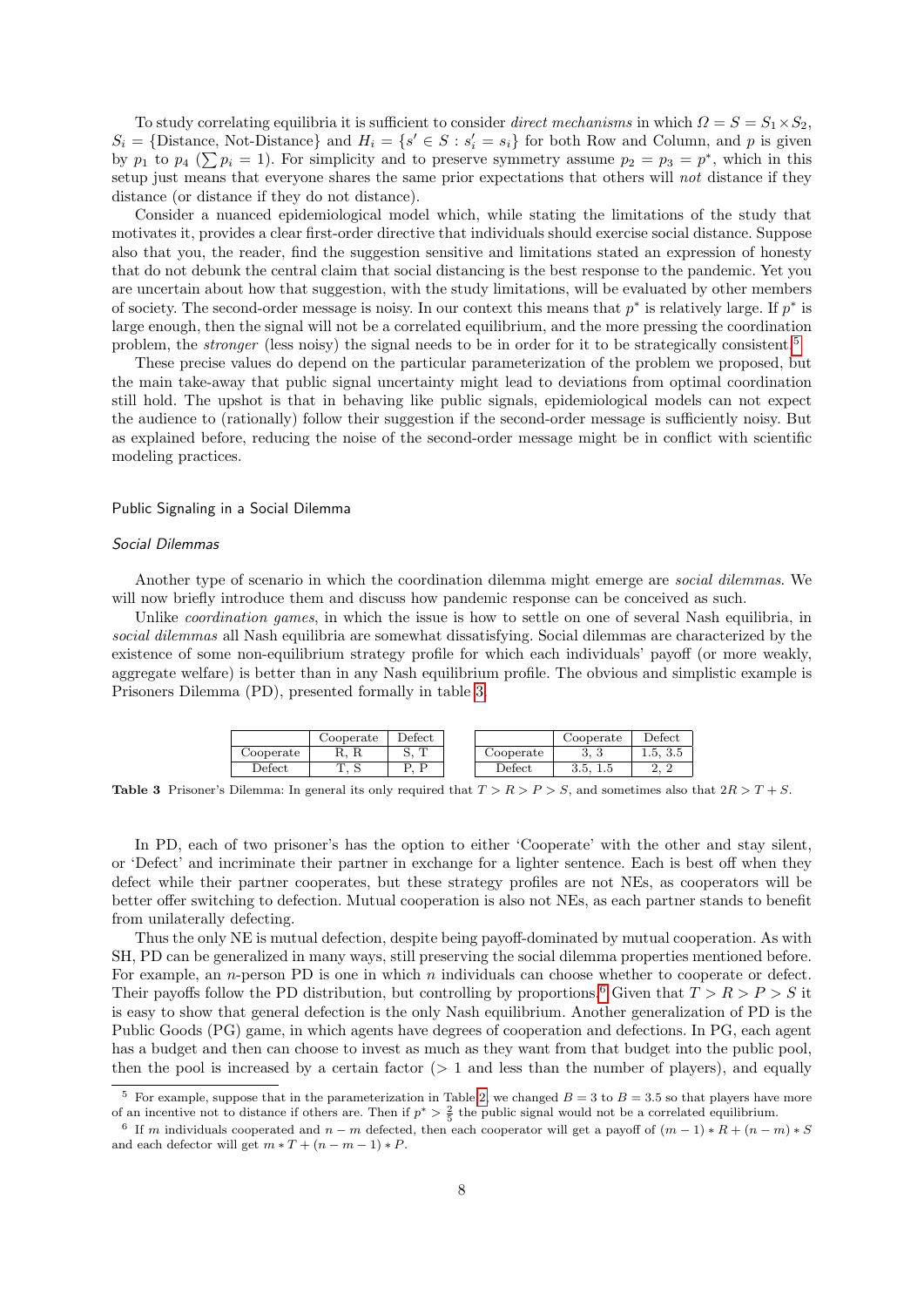distributed among players. A simplistic two person, \$2 budget, and 1.5 factor is shown in table [4.](#page-8-0) This version can be generalized by admitting more graded cooperation and by incorporating more agents as we did before with PD.

|        | Pool 2     | Pool 1     | Pool 0     |
|--------|------------|------------|------------|
| Pool 2 | 3.3        | 2.25, 3.25 | 1.5, 3.5   |
| Pool 1 | 3.25, 2.25 | 2.5, 2.5   | 1.75, 2.75 |
| Pool 0 | 3.5, 1.5   | 2.75, 1.75 | 2, 2       |

<span id="page-8-0"></span>Table 4 Two Person Three Actions Public Goods Game: If we were to eliminate one of the actions for both players, we get a Prisoner's Dilemma.

The social dilemma concern is still preserved under all of these generalizations of PD: the only Nash Equilibrium is one on which all players defect (the most), but (the most) cooperation leads to an outcome that is both Pareto dominant and consequently welfare dominant.

#### Pandemic Response as a Social Dilemma

Thinking of social distancing as an attractive (not risk-dominant but still a Nash equilibrium) policy depends on specific assumptions about the benefits of social distancing. A harsher conception is one in which social distancing is not even a Nash equilibrium. As in the prisoner's dilemma, the argument is one of dominance. If sufficiently many people are practicing social distancing, then any individual would benefit by defecting; from their point of view, they would avoid the costs of distancing while free-riding on the success overall. If very few people are practicing social distancing, then the epidemic will spread regardless, and any individual would be better by not incurring the cost of distancing. People who have a comparatively low risk of harm from infection might be prone to reason in this way. If so, then there is only one equilibrium: no one practices social distancing. This is because regardless of what others do, each individual would be at least as good by continuing to socialize. As in prisoner's dilemma, the world would be much better if everyone cooperates and the curve is flattened. But now the problem is much more difficult than merely reaching the good, stable equilibrium: the best outcome is unstable, and so we should not expect individuals to stay there.

This is a grim representation of the problem, but perhaps not an unrealistic one. The difference with conceiving it as a coordination problem is that here cooperation is not an equilibrium; most reasonable people, seeing that others have reason to defect, themselves have reason to defect too. Since large scale social distancing is not an equilibrium, we assume that accomplishing it will require further enforcement action by other individuals or by the state.

#### Public Signaling in Social Dilemmas

In strategic situations like the prisoner's dilemma, public signals alone cannot help us, at least if we understand signals as correlated strategy profiles relative to a mechanism. The only correlated equilibrium in a dilemma is one in which players defect. No matter the correlating device, defecting always beats cooperating, under any expectation of what others will do. Distancing is dominated by Not-Distancing under all expectations. In other words, agents are expected not to distance even when the option to distance is made salient to them.

One way of making the problem tractable is by considering punishments. Indeed, many public policy prescriptions—fines for failure to wear a mask, for example—are designed with this sort of scenario in mind. This could be done by considering a Bayesian game in which players have a certain probability q of finding themselves in PD, and  $(1 - q)$  of finding themselves in a PD with punishment E for not distancing.

<span id="page-8-1"></span>

|              | $_{\rm Jistance}$ | Not-Distance |                        | Jistance | Not-Distance |
|--------------|-------------------|--------------|------------------------|----------|--------------|
| $D$ istance  | 16. IL            | m            | ${\mathcal Y}$ istance | π.       | T-E<br>້     |
| Not-Distance | T<br>∼<br>ᅩ       |              | Not-Distance           | T-E,     | P-F<br>P-E.  |

Table 5 Left: Ordinary prisoner's dilemma. Right: PD with Punishment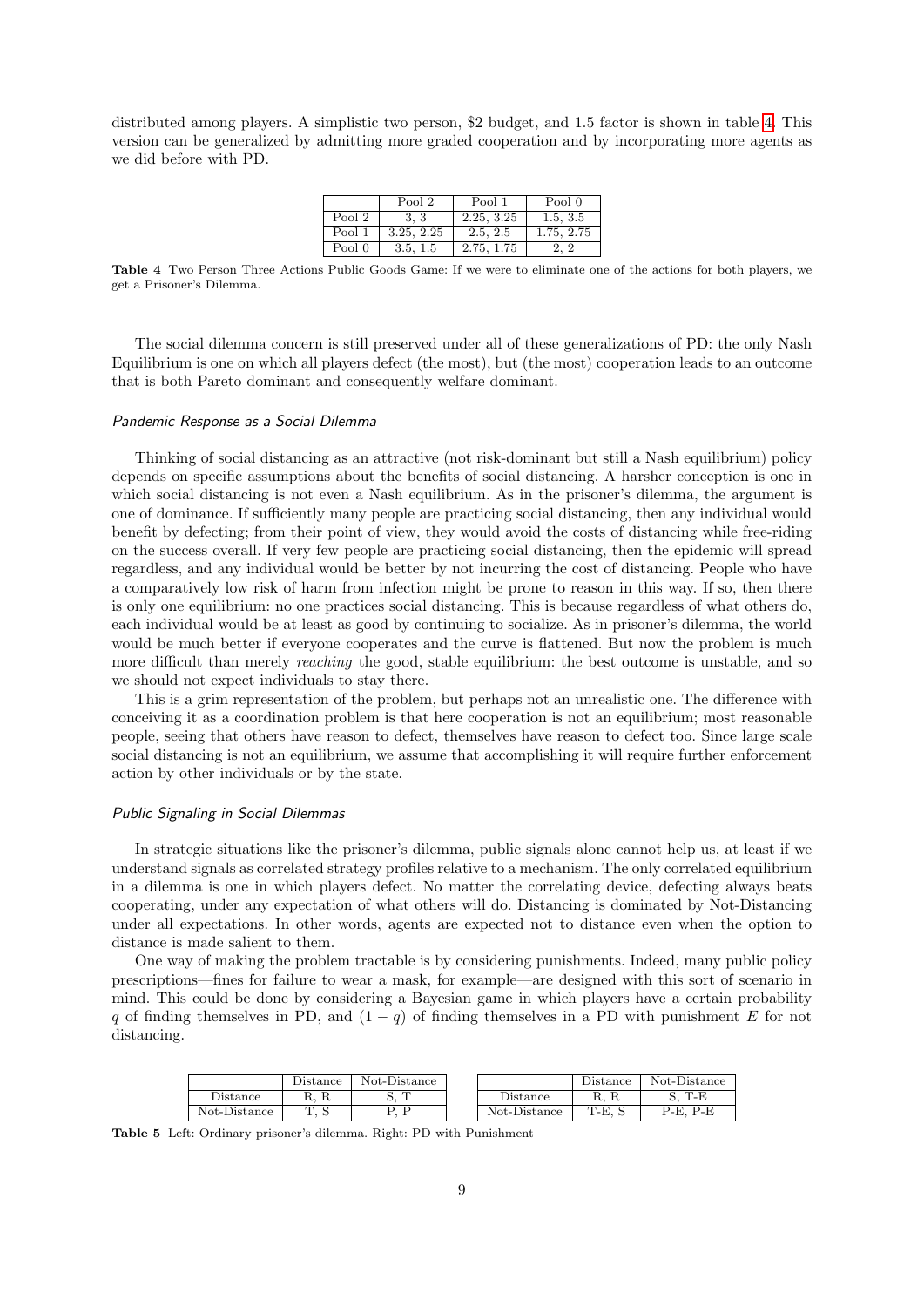The transformation from the game in the left of Table [5](#page-8-1) to the one on the right is not trivial. If E is sufficiently small, we would still be in PD and public signals will have no effect, as explained before. If  $E$  is larger, a PD can sometimes be transformed into a stag hunt.<sup>[7](#page-9-0)</sup> In this case public signals would play a role. If E is sufficiently large, Distance would be the only equilibrium, and public signals will have no effect on this. Furthermore, an interesting question to consider is what is the relation between the degree of punishment and the strength of the signal that are jointly necessary and sufficient to secure widespread distancing. In other words, to study the interaction between the signal parameters  $p_i$  and the punishment parameters  $E$  and  $q$ . The more punishment  $E$  and the more expectation  $q$  of punishment, the less strength of signal will be necessary; and vice-versa. We leave this question for future research.

Disregarding scenarios where punishment is large (or small) enough to render public signaling ineffective, and noting that much depends on the the specific values of the parameters  $q, T, R, P, S, E$ , our central point holds: a signal suggesting distance that does not provide enough expectation that others will distance will not be a correlated equilibrium.

#### Lessons from the Game Theoretic Analysis

Correlated strategies and mechanisms provide a clear formalization of the first and second-order messages delivered by epidemiological models that we introduced before. The former correspond to the suggestions provided by the model, the latter by what each agent expects others to do.

We argued that representing social distancing as a coordination problem or a social dilemma captures some of its most important features as a collective action problem. Furthermore, epidemiological models can be thought as playing a signaling role in these games.

Our game theoretic analysis revealed that in order to secure the socially optimal outcome, signals need not only give the right suggestions, but also do it in a way that individuals expect others to comply with that suggestion. But making sure that the right suggestion is the salient coordination point is sometimes in tension with the best modeling practices.

#### **Discussion**

We have argued that publicly available epidemiological models play an important role in settling certain kinds of coordination problems and social dilemmas. We also argued that this role is obligatory: presentations of models can play this role well or poorly, but it cannot be avoided. This creates a dilemma for modelers, as the requirements on a good scientific model can be in tension with the requirements for a strong social signal.

While the COVID-19 pandemic represents a particularly notable case of the coordination dilemma, we think that our result should apply more widely. Indeed, a version of the dilemma should arise in any case where public and private goods have the potential to compete, and in which scientific modeling about good outcomes provides a salient focal point for coordination. This will be the case in, for example, policy around mass vaccination, climate change, and other public health initiatives. Different cases may face the dilemma in more or less stark terms. All the more reason, then, to study the ways in which it arises, and the ways in which trade-offs between accuracy and coordination can be fixed.

Consider the case of vaccination. Under certain assumptions it may be reasonably modeled as a coordination game or a social dilemma; where individual incentives somehow conflict with the best public outcome (with almost everyone vaccinated thereby reducing the effects of the pathogen). Public information about the reliability and safety of the available vaccines will shape the public's response. As a salient example, consider the Australian response to AstraZeneca's COVID-19 vaccine (AZ). The European Medicines Agency found that AZ had a very small chance of causing a rare blood clotting disorder. Hence there was a trade-off between risk and benefit to different age groups, given that Australia also had access to a more limited stock of Pfizer vaccines. The Australian Technical Advisory Group on Immunisation (ATAGI) originally took a very cautious approach, recommending that AZ be given only to adults over 50. That advice changed several times in the subsequent months, in part as new outbreaks arose (changing the risk calculation), in part because of the challenges posed by more infectious strains

<span id="page-9-0"></span><sup>&</sup>lt;sup>7</sup> If  $R = 3, S = 0.5, T = 3.5, P = 2, \text{ and } E = 1$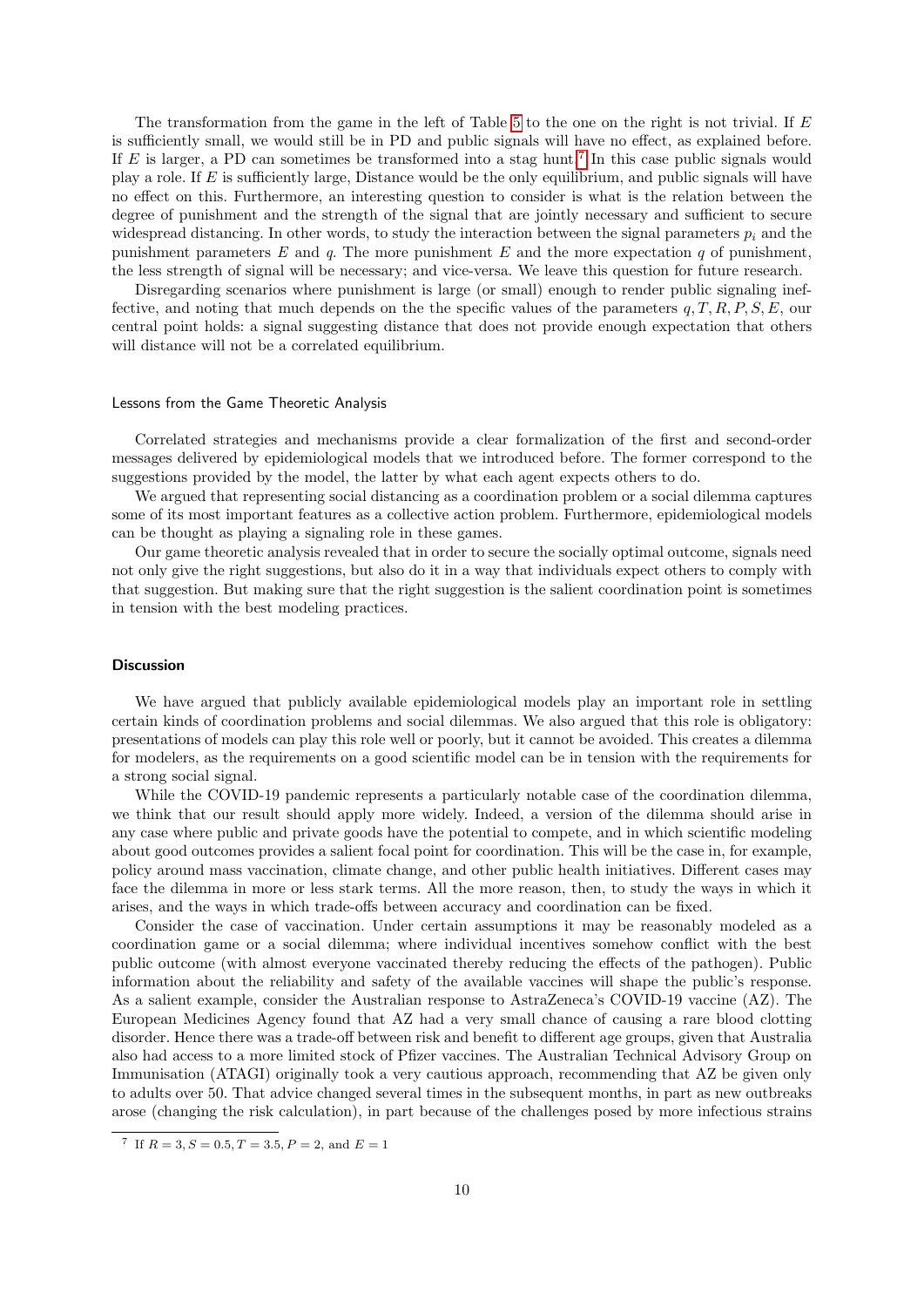of COVID-19, and in part because of conflicting communication by state and federal political leaders. The threshold was both raised and lowered, and the vaccine was finally cleared for anyone 1[8](#page-10-0) and over.<sup>8</sup>

Each of these changes (let's suppose) was perfectly reasonable given the changing risk landscape, and so represented sound scientific advice. Yet one of the net results of these frequent changes appears to have been an rise in vaccine hesitancy, both overall, and with respect to AZ in particular. Indeed, at the time of writing, one of the primary reasons cited by over-70 patients for hesitancy is the desire to wait until another vaccine is available—despite the fact that over-70s have always been encouraged to take AZ if available.<sup>[9](#page-10-1)</sup> This seems to be a real-life example of the coordination dilemma. ATAGI had good scientific reasons to alter its recommendation as the landscape of risk changed. Yet the changing risks seem to have undermined the public signal about the efficacy of AZ in particular, as well as a more general worry about vaccination as a whole.

The coordination dilemma has obvious policy implications. It may also be of interest to scholars working on what we called the standard dilemma. Work on the standard dilemma is partly descriptive, and is meant to track the actual practices of scientists and the trade-offs they perceive between virtues like simplicity and accuracy. We suggest that an appreciation of the coordination dilemma might shed further light on these first-order practices. One might expect researchers themselves to be aware of the fact that they face a coordination dilemma, and to re-weight these trade-offs accordingly when they know that their work might form a coordination point. Further work and modeling here might thus reveal a more complex set of interactions between first- and second-order considerations.

Once the coordination dilemma arises, solving it might depend on the particularities of the circumstances, and on solving a trade-off between scientific and broader social concerns. It is for this reason that we prefer to remain neutral on how to do it. Nevertheless, we argue, there are necessary conditions for the dilemma to emerge; it is not the case that all public health communication gives rise to it. We conclude by suggesting four background conditions that make the dilemma possible. By intervening in those conditions we might be able to ameliorate the tension between first- and second-order messages, and in some cases dissolve it.

First, for the dilemma to arise, there has to be *substantial uncertainty* about the appropriate course of action. This generates the possibility for competing first-order models, and so noise in the second-order signal. The early months of the COVID-19 pandemic were marked by widespread uncertainty about rates and routes of transmission, susceptibility of subpopulations, the effectiveness of various interventions, and so on. Conversely, the less disagreement there is among experts on details, at least in the broad sense, the less tension there is between clear messaging and effective science: this is, arguably, how topics like climate change have evolved.

For the dilemma to arise, models must be *available* and *accessible*. Availability of models means that the public can see the different modeling efforts—they are not pay-walled or treated as secret. The wide availability of COVID-19 models, including the use of preprint servers, meant that the public could see the divergence in different models as they played out. Accessibility means that the modeling is not completely esoteric, in the sense of [\(Goldman, 2001\)](#page-11-16): non-expert members of the public can look at the models and understand them well enough to know that they diverge. Unlike uncertainty, availability and accessibility seem more difficult to ameliorate: indeed, one might think that this is a necessary but unexpected side effect of the push towards more open science. Of course, there will inevitably be disparity of access, engagement, and scientific literacy. One future direction for this work might be to explore the effect of this disparity by introducing noise into the agents' received signals.

Fourth and finally, the dilemma only really gets off the ground when the coordination function of models is driven by the strategic considerations that we modeled with game theory. As is well-known in the literature, coordination problems can also be solved by (e.g.) social norms, strong institutions, or a shared sense of interpersonal trust. Under such conditions, one might expect the coordination function of models to play less of a role in overall coordination. Building up strong trust in institutions, while never easy, might thus be a further way to lessen the sting of the modelers dilemma.

<span id="page-10-1"></span><span id="page-10-0"></span><sup>8</sup> For a list of ATAGI's changing recommendations, see [Australian Technical Advisory Group on Immunisation](#page-11-17) [\(2021\)](#page-11-17).

<sup>9</sup> For Vaccine hesitancy over time see [Essential Research](#page-11-18) [\(2021\)](#page-11-18). For breakdown of reasons by age, see [Australian Bureau](#page-11-19) [of Statistics](#page-11-19) [\(2021\)](#page-11-19).